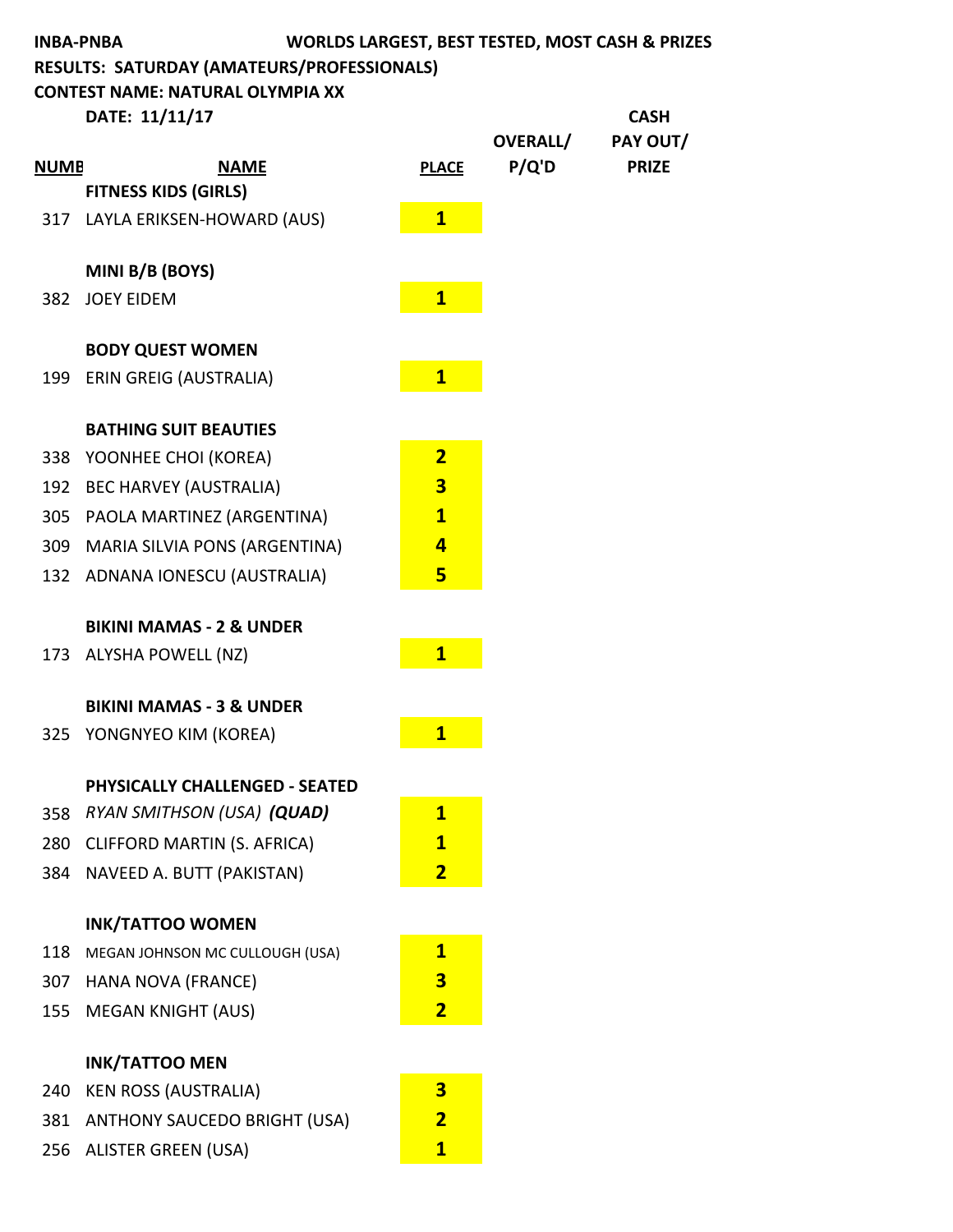| <b>WORLDS LARGEST, BEST TESTED, MOST CASH &amp; PRIZES</b><br><b>INBA-PNBA</b><br>RESULTS: SATURDAY (AMATEURS/PROFESSIONALS)<br><b>CONTEST NAME: NATURAL OLYMPIA XX</b> |                               |                         |                          |                          |
|-------------------------------------------------------------------------------------------------------------------------------------------------------------------------|-------------------------------|-------------------------|--------------------------|--------------------------|
|                                                                                                                                                                         | DATE: 11/11/17                |                         |                          | <b>CASH</b>              |
| <b>NUMB</b>                                                                                                                                                             | <b>NAME</b>                   | <b>PLACE</b>            | <b>OVERALL/</b><br>P/Q'D | PAY OUT/<br><b>PRIZE</b> |
|                                                                                                                                                                         | <b>MIXED PAIRS</b>            |                         |                          |                          |
| $\overline{2}$                                                                                                                                                          | JAN DIXON (NEW ZELAND)        | $\overline{\mathbf{1}}$ |                          |                          |
|                                                                                                                                                                         | ROTA ELLIOTT (NZ)             |                         |                          |                          |
| 3                                                                                                                                                                       | HANA NOVA (FRANCE)            | $\overline{3}$          |                          |                          |
|                                                                                                                                                                         | <b>KEN ROSS (AUSTRALIA)</b>   |                         |                          |                          |
| 4                                                                                                                                                                       | PAOLA MARTINEZ (ARGENTINA)    | $\overline{2}$          |                          |                          |
|                                                                                                                                                                         | MATIAS SCOPINARO (ARGENTINA)  |                         |                          |                          |
| 6                                                                                                                                                                       | <b>ERIN GREIG (AUSTRALIA)</b> | $\overline{4}$          |                          |                          |
|                                                                                                                                                                         | <b>BEN GREIG (AUSTRALIA)</b>  |                         |                          |                          |
|                                                                                                                                                                         | <b>BEACH BODY</b>             |                         |                          |                          |
| 298                                                                                                                                                                     | <b>BEN GREIG (AUSTRALIA)</b>  | $\overline{2}$          |                          |                          |
| 353                                                                                                                                                                     | CHI-YAO PENG (TAIWAN)         | 5                       |                          |                          |
| 217                                                                                                                                                                     | JOSEPH WOOD (USA)             | 6                       |                          |                          |
| 299                                                                                                                                                                     | MINGJIAN CHU (USA)            | $\overline{\mathbf{3}}$ |                          |                          |
| 350                                                                                                                                                                     | <b>CHUNYING LIN (TAIWAN)</b>  | $\mathbf{1}$            |                          |                          |
| 369                                                                                                                                                                     | <b>BOMIN KIM (KOREA)</b>      | $\overline{\mathbf{4}}$ |                          |                          |

# **PROFESSIONAL FITNESS MASTERS 40+**

| 135 LEE WYSER (SWITZERLAND/S.A.) |  |
|----------------------------------|--|
|                                  |  |

## **PRO WOMEN'S SPORT MODEL MASTERS 40+**

| 195 SHAMA CHAUDRY (USA)        |   |       |
|--------------------------------|---|-------|
| 158 HENI FARKAS (HUNGARY)      | 1 | \$500 |
| 142 SHELLY ROJAS (USA)         | Δ |       |
| 193 LEE YOUNGSEO (KOREA)       | 3 | \$200 |
| 305 PAOLA MARTINEZ (ARGENTINA) | 7 | \$300 |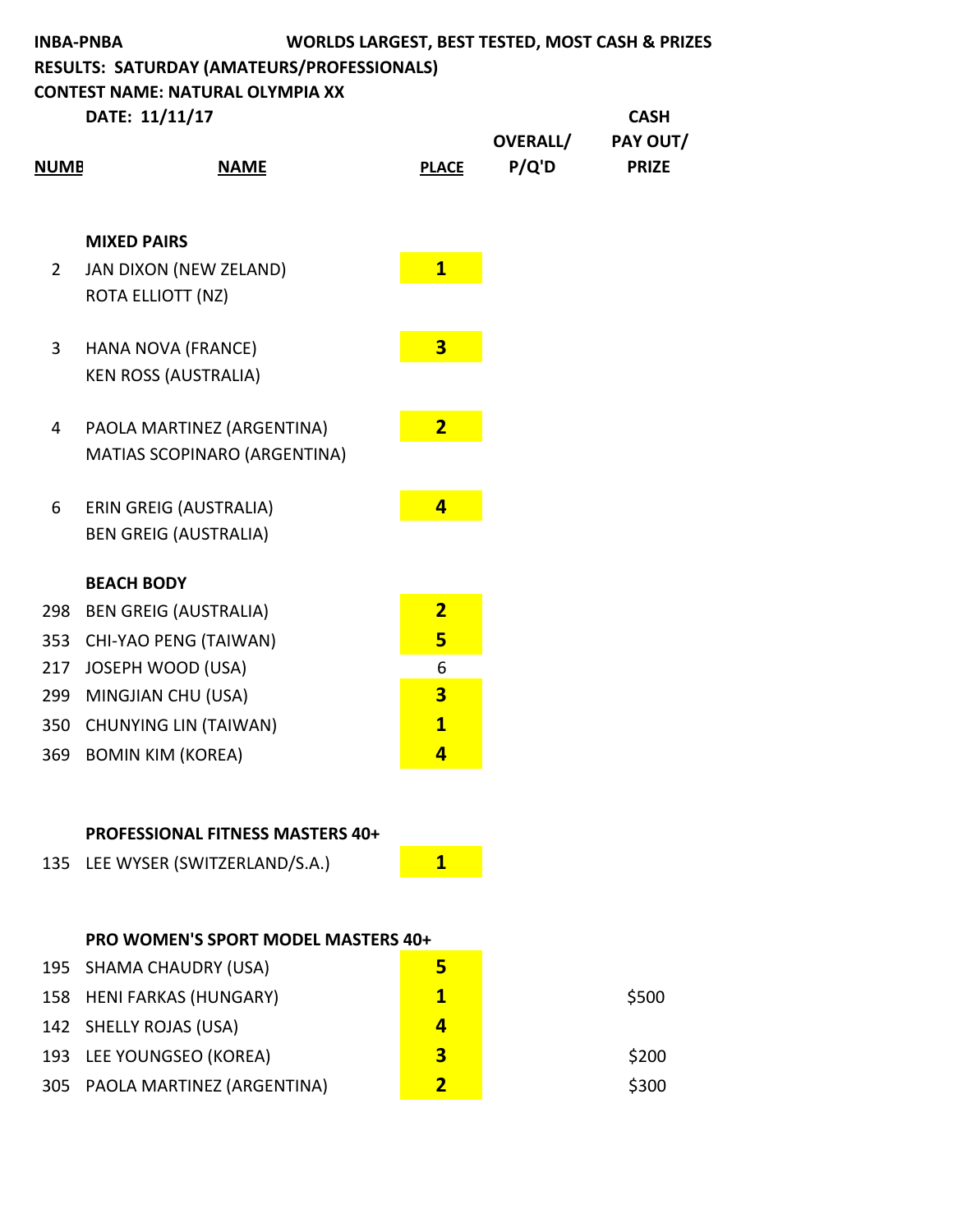| <b>INBA-PNBA</b> |                                                   | <b>WORLDS LARGEST, BEST TESTED, MOST CASH &amp; PRIZES</b> |                 |              |
|------------------|---------------------------------------------------|------------------------------------------------------------|-----------------|--------------|
|                  | <b>RESULTS: SATURDAY (AMATEURS/PROFESSIONALS)</b> |                                                            |                 |              |
|                  | <b>CONTEST NAME: NATURAL OLYMPIA XX</b>           |                                                            |                 |              |
| DATE: 11/11/17   |                                                   |                                                            |                 | <b>CASH</b>  |
|                  |                                                   |                                                            | <b>OVERALL/</b> | PAY OUT/     |
| <b>NUMB</b>      | <b>NAME</b>                                       | <b>PLACE</b>                                               | P/Q'D           | <b>PRIZE</b> |
|                  |                                                   |                                                            |                 |              |
|                  |                                                   |                                                            |                 |              |

#### **PRO WOMEN SPORT MODEL OPEN**

| 131 JESSICA JOHNSON (AUSTRALIA) | 1  |
|---------------------------------|----|
| 159 ORSI LUGOSI (HUNGARY)       | Δ. |
| 180 ARIANA PARLET (USA          | 2  |
| 385 INA TODOROVA (CANADA)       | З  |

|     | <b>PROFESSIONAL MALE SPORT MODEL</b>    |                         |
|-----|-----------------------------------------|-------------------------|
|     | 208 TRUMAN WARD (USA)                   | $\overline{\mathbf{1}}$ |
| 253 | LUCA BROCCATELLI (ITALY)                | $\overline{2}$          |
| 256 | <b>ALISTER GREEN (USA)</b>              | 6                       |
| 230 | PABLO PIERABUENA (AUS)                  | 5 <sub>5</sub>          |
|     | 264 JONG HO RYU (KOREA)                 | $\overline{\mathbf{3}}$ |
| 368 | JISEON YANG (KOREA)                     | $\overline{\mathbf{a}}$ |
|     |                                         |                         |
|     | PROFFESIONAL CLASSIC PHYSIQUE           |                         |
| 259 | DAVID BEALL (USA)                       | 8                       |
| 212 | <b>BRANDON LIRIO (USA)</b>              | 5                       |
| 258 | <b>GREG MAWSON (NZ)</b>                 | $\overline{7}$          |
| 260 | <b>MATIAS SCOPINARO (ARGENTINA)</b>     | $\overline{2}$          |
| 247 | ZAKARIA TRAORE (USA)                    | 3                       |
| 231 | DEXTER PHILLIP (USA)                    | $\overline{\mathbf{A}}$ |
|     | 239 ROTA ELLIOTT (NZ)                   | $\mathbf{1}$            |
|     | 255 ALVISE DAVANZO (ITALY)              | 6                       |
|     | <b>PRO WOMEN'S PHYSIOUF MASTERS 40+</b> |                         |

#### **PRO WOMEN'S PHYSIQUE MASTERS**

| 111 CATHY CROW (USA)           | З |
|--------------------------------|---|
| 105 ALISON MARLI (USA)         | 4 |
| 145 RHONDA PURCELL (AUSTRALIA) | 2 |
| 116 MONICA STEINER (USA)       | 1 |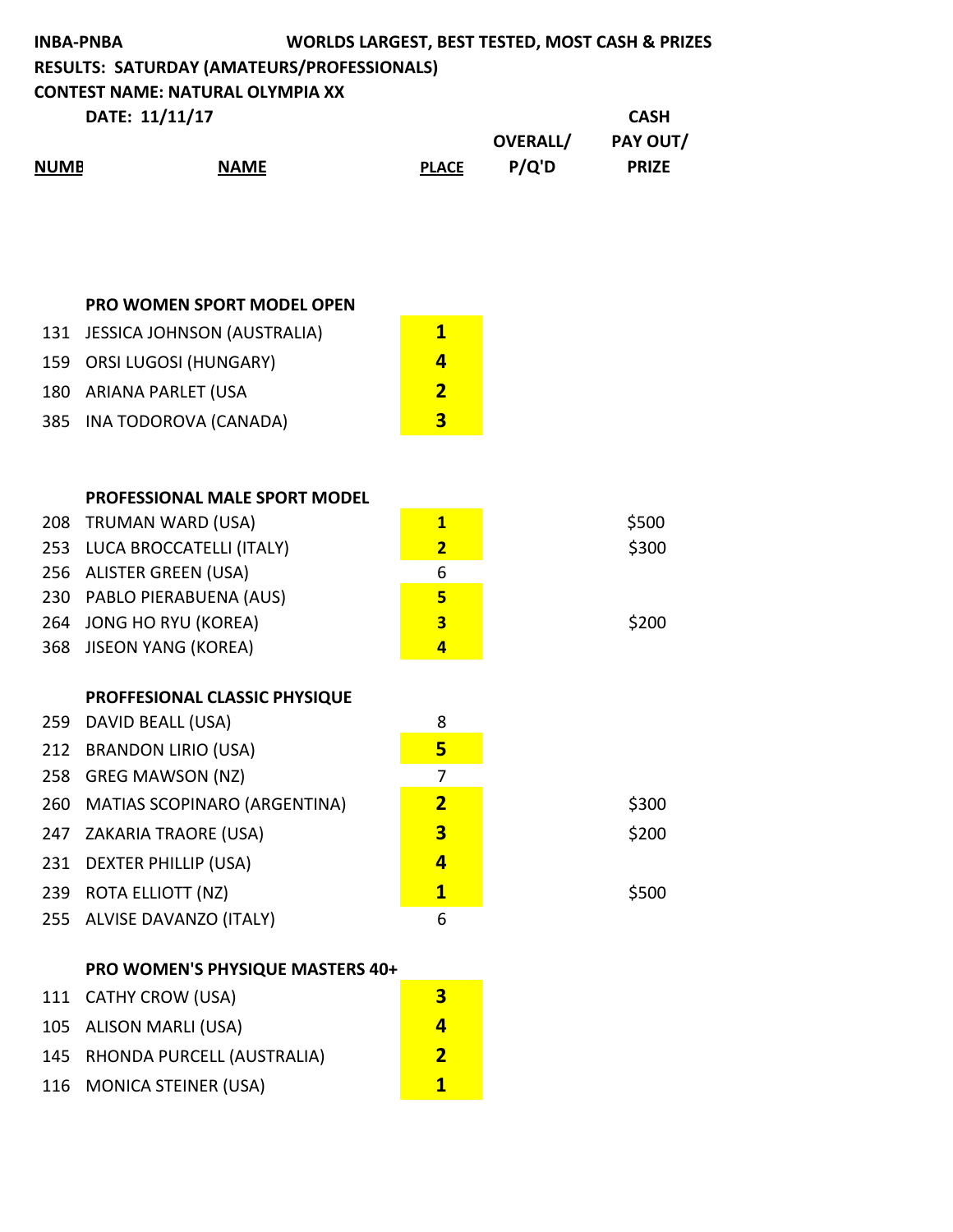# **INBA-PNBA WORLDS LARGEST, BEST TESTED, MOST CASH & PRIZES RESULTS: SATURDAY (AMATEURS/PROFESSIONALS) CONTEST NAME: NATURAL OLYMPIA XX DATE:** 11/11/17 **CASH**

|             |                                    |                | <b>OVERALL/</b> | PAY OUT/     |
|-------------|------------------------------------|----------------|-----------------|--------------|
| <b>NUMB</b> | <b>NAME</b>                        | <b>PLACE</b>   | P/Q'D           | <b>PRIZE</b> |
|             | PROFESSIONAL WOMEN'S PHYSIQUE OPEN |                |                 |              |
| 146         | KYLIE BURNETT (AUSTRALIA)          | 6              |                 |              |
| 124         | <b>BELINDA HUNT (AUSTRALIA)</b>    | 5              |                 |              |
|             | 164 HEATHER MC GIVERN (AUS)        | $\overline{2}$ |                 | \$300        |
|             | 121 MARNY ROSEN (AUSTRALIA)        | 7              |                 |              |
|             | 122 SARAH TAYLOR (AUSTRALIA)       | $\mathbf{1}$   |                 | \$500        |
| 181         | <b>KAREN SHEARER (AUSTRALIA)</b>   | 4              |                 |              |
|             | 126 ANGELA WISEMAN (AUSTRALIA)     | 3              |                 | \$200        |
| 155         | <b>MEGAN KNIGHT (AUS)</b>          | 9              |                 |              |
| 182         | <b>MONICA SPUMINI (ITALY)</b>      | 8              |                 |              |

#### **PROFESSIONAL MEN'S PHYSIQUE MASTERS 40+**

| 248 HAYDEN MACE (AUSTRALIA) |     |
|-----------------------------|-----|
| 364 OMAR OVERTURF (USA)     | 3   |
| 321 BRANDON STEWART (USA)   | - 7 |

#### **PROFESSIONAL FITNESS MASTERS 40+**

| 135 LEE WYSER (SWITZERLAND/S.A.) |  |
|----------------------------------|--|
|                                  |  |

## **PROFESSIONAL FIGURE CLASSIC**

| 153 TENEKA HYNDMAN (AUSTRALIA) |   |
|--------------------------------|---|
| 183 LUCY NOCILLI (ITALY)       |   |
| 155 MEGAN KNIGHT (AUS)         | 3 |

### **PROFESSIONAL FIGURE MASTERS 40+**

| 107 KRISTY APPELHANS (USA)     |                         |       |
|--------------------------------|-------------------------|-------|
| 145 RHONDA PURCELL (AUSTRALIA) | $\overline{\mathbf{2}}$ | \$300 |
| 121 MARNY ROSEN (AUSTRALIA)    | 6                       |       |
| 127 KAY WISEMAN (AUSTRALIA)    | 5                       |       |
| 106 KUMIKO-KATIE MOORE (USA)   | 8                       |       |
| 116 MONICA STEINER (USA)       | 3                       | \$200 |
| 166 BARBARA BAGNOLATI (ITALY)  | $\mathbf{1}$            | \$500 |
| 183 LUCY NOCILLI (ITALY)       | 4                       |       |
| 108 BRANDI HURSTON (USA)       | 9                       |       |
|                                |                         |       |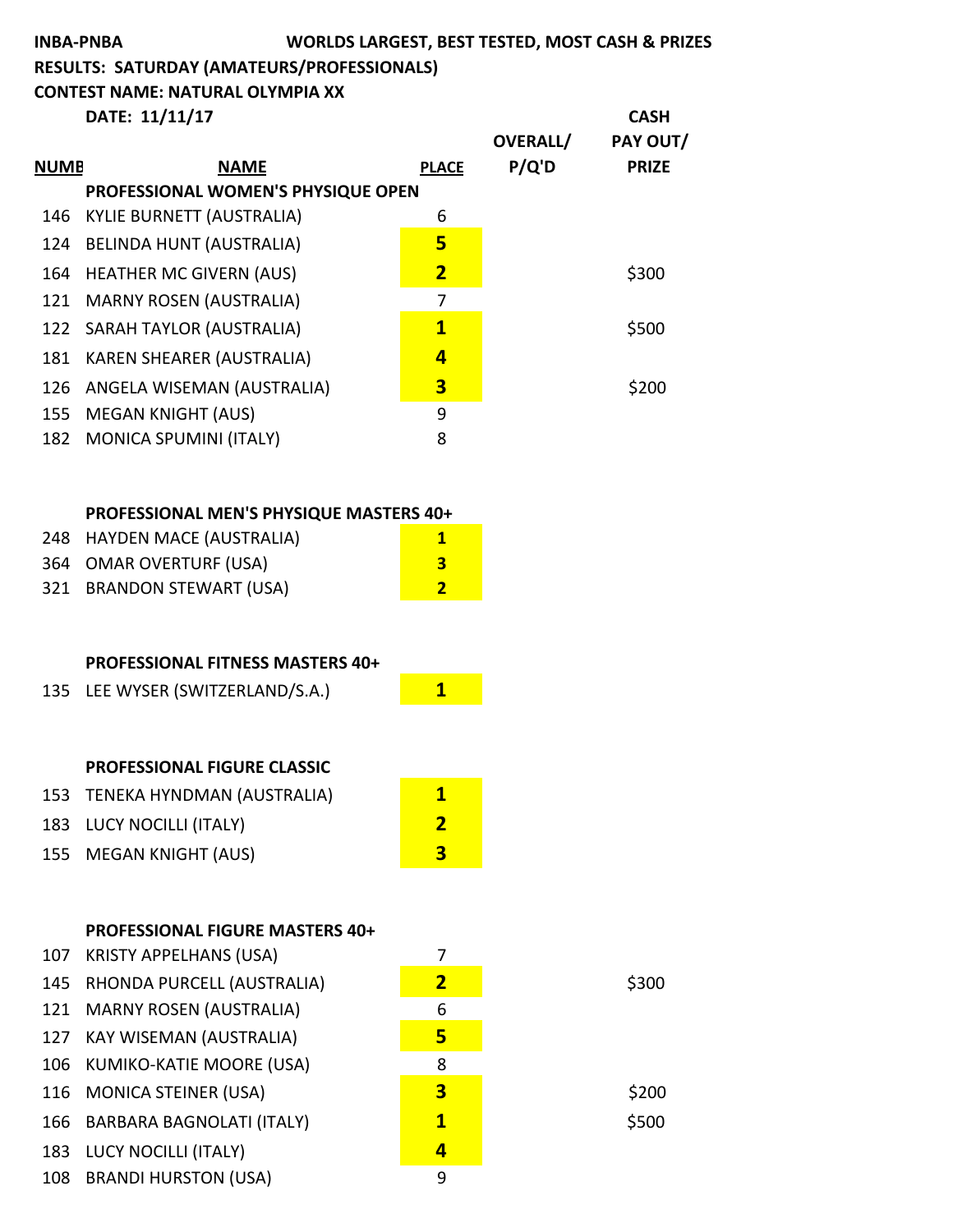| WORLDS LARGEST, BEST TESTED, MOST CASH & PRIZES<br><b>INBA-PNBA</b><br>RESULTS: SATURDAY (AMATEURS/PROFESSIONALS)<br><b>CONTEST NAME: NATURAL OLYMPIA XX</b> |                                   |  |                         |                          |                                         |
|--------------------------------------------------------------------------------------------------------------------------------------------------------------|-----------------------------------|--|-------------------------|--------------------------|-----------------------------------------|
| <u>NUMB</u>                                                                                                                                                  | DATE: 11/11/17<br><b>NAME</b>     |  | <b>PLACE</b>            | <b>OVERALL/</b><br>P/Q'D | <b>CASH</b><br>PAY OUT/<br><b>PRIZE</b> |
|                                                                                                                                                              |                                   |  |                         |                          |                                         |
|                                                                                                                                                              | <b>PROFESSIONAL FIGURE OPEN</b>   |  |                         |                          |                                         |
|                                                                                                                                                              | 140 JENNA BIDOGLIO (USA)          |  | 7                       |                          |                                         |
|                                                                                                                                                              | 300 SHERRIE BINGHAM (USA)         |  | $\overline{\mathbf{1}}$ |                          | \$3,000                                 |
|                                                                                                                                                              | 100 HILARY GRANT (USA)            |  | 12                      |                          |                                         |
|                                                                                                                                                              | 153 TENEKA HYNDMAN (AUSTRALIA)    |  | 6                       |                          |                                         |
| 154                                                                                                                                                          | <b>VERONICA MALLOY (USA)</b>      |  | 5 <sub>5</sub>          |                          | \$200                                   |
| 326                                                                                                                                                          | <b>CANDICE MANION (USA)</b>       |  | $\overline{3}$          |                          | \$700                                   |
| 118                                                                                                                                                          | MEGAN JOHNSON MC CULLOUGH USA)    |  | 15                      |                          |                                         |
|                                                                                                                                                              | 180 ARIANA PARLET (USA)           |  | 10                      |                          |                                         |
|                                                                                                                                                              | 194 DANIELLA ROWELL (USA)         |  | $\overline{2}$          |                          | \$1,000                                 |
|                                                                                                                                                              | 125 JESSICA STEVENSON (AUSTRALIA) |  | 13                      |                          |                                         |
| 144                                                                                                                                                          | NICHOLE THOMPSON (USA)            |  | 14                      |                          |                                         |
|                                                                                                                                                              | 122 SARAH TAYLOR (AUSTRALIA)      |  | $\overline{4}$          |                          | \$500                                   |
|                                                                                                                                                              | 126 ANGELA WISEMAN (AUSTRALIA)    |  | 11                      |                          |                                         |
|                                                                                                                                                              | 134 LUPE YEPIZ (USA)              |  | 16                      |                          |                                         |
|                                                                                                                                                              | 129 ELLEN WILLIAMS (USA)          |  | 9                       |                          |                                         |
| 146                                                                                                                                                          | <b>KYLIE BURNETT (AUSTRALIA)</b>  |  | 8                       |                          |                                         |

#### **PROFESSIONAL WOMEN'S BB MASTERS 40+**

| 133 KAREN MC CORMICK (CANADA) |  |
|-------------------------------|--|
| 386 SARAH FISHER (USA)        |  |

### **PROFESSIONAL WOMEN'S BB OPEN**

| 151 LISA HIBBERD (AUSTRALIA)     | З        |
|----------------------------------|----------|
| 123 CELINE RICHARD (SWITZERLAND) | <b>7</b> |
| 150 JAN DIXON (NZ)               | д        |
| 182 MONICA SPUMINI (ITALY)       | 1        |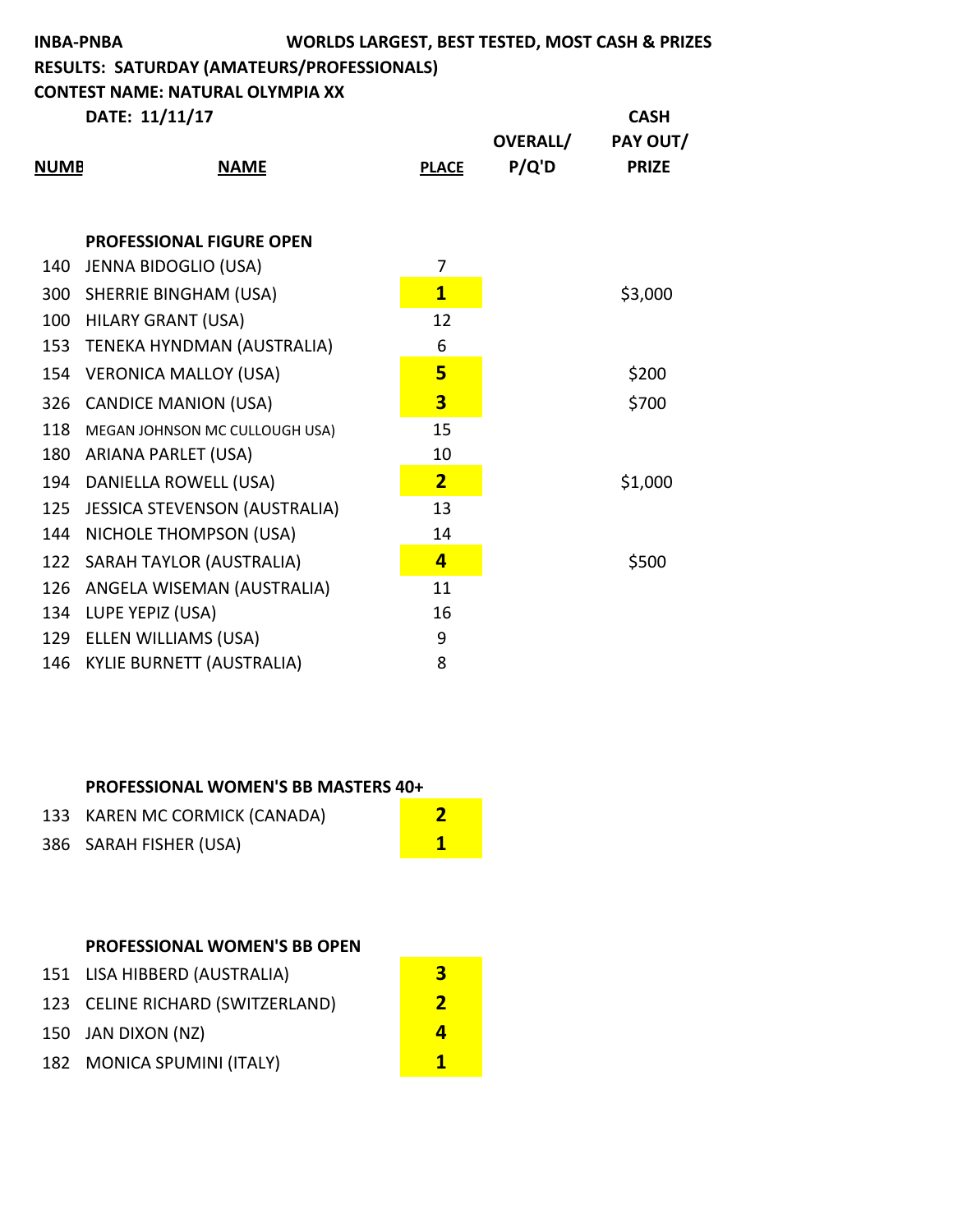|             | <b>INBA-PNBA</b>                                          |                         |                 | WORLDS LARGEST, BEST TESTED, MOST CASH & PRIZES |                    |
|-------------|-----------------------------------------------------------|-------------------------|-----------------|-------------------------------------------------|--------------------|
|             | RESULTS: SATURDAY (AMATEURS/PROFESSIONALS)                |                         |                 |                                                 |                    |
|             | <b>CONTEST NAME: NATURAL OLYMPIA XX</b>                   |                         |                 |                                                 |                    |
|             | DATE: 11/11/17                                            |                         |                 | <b>CASH</b>                                     |                    |
|             |                                                           |                         | <b>OVERALL/</b> | PAY OUT/                                        |                    |
| <b>NUMB</b> | <b>NAME</b><br>PROFESSIONAL MEN B/B - MASTERS 40+         | <b>PLACE</b>            | P/Q'D           | <b>PRIZE</b>                                    |                    |
| 233         | <b>BRYCE CLEARY (AUSTRALIA)</b>                           | $\overline{\mathbf{1}}$ |                 | \$1,000                                         |                    |
|             |                                                           | 5                       |                 |                                                 |                    |
| 206<br>359  | <b>ROY CRITCHFIELD (USA)</b><br><b>MATTHEW KEIRN (USA</b> | 6                       |                 |                                                 |                    |
| 229         | LARRY MONTGOMERY (USA)                                    | $\overline{\mathbf{3}}$ |                 | \$200                                           |                    |
| 205         | THOMAS PODWIKA (USA)                                      | 8                       |                 |                                                 |                    |
| 261         | RAHAMES AVILES (USA/MEXICO)                               | 7                       |                 |                                                 |                    |
| 243         | <b>ANTHONY DASILVA (AUS)</b>                              | $\overline{4}$          |                 |                                                 |                    |
| 239         | <b>ROTA ELLIOTT (NZ)</b>                                  | $\overline{\mathbf{2}}$ |                 | \$500                                           |                    |
|             |                                                           |                         |                 |                                                 |                    |
|             | PROFESSIONAL MEN B/B - GRAND MASTERS 50+                  |                         |                 |                                                 |                    |
| 252         | PEKA BENNEFIELD (USA)                                     | $\overline{\mathbf{r}}$ |                 |                                                 |                    |
| 218         | <b>ERIC LIPTON (USA)</b>                                  | 7                       |                 |                                                 |                    |
| 240         | <b>KEN ROSS (AUSTRALIA)</b>                               | 5                       |                 |                                                 |                    |
| 228         | <b>RICHARD FRYE (USA)</b>                                 | $\overline{\mathbf{3}}$ |                 | \$200                                           |                    |
| 203         | <b>RONALD PIERRE (USA)</b>                                | 6                       |                 |                                                 |                    |
| 213         | <b>RON PAGE (USA)</b>                                     | 8                       |                 |                                                 |                    |
| 257         | MEETEI NGANGBAM (TAIWAN)                                  | $\mathbf{1}$            |                 | \$500                                           |                    |
| 222         | PETER CICHONSKI (USA)                                     | $\overline{\mathbf{2}}$ |                 | \$300                                           |                    |
|             |                                                           |                         |                 |                                                 |                    |
|             | <b>PROFESSIONAL ANGELS</b>                                |                         |                 |                                                 |                    |
| 137         | RAMI FERNANDEZ (USA)                                      | $\overline{2}$          |                 |                                                 |                    |
| 156         | JOY MEDEALLE-ALFEROS (USA)                                | 4                       |                 |                                                 |                    |
| 179         | ELENA PALLINI (ITALY)                                     | $\mathbf{1}$            |                 |                                                 |                    |
| 149         | <b>JESSICA GRANT (USA)</b>                                | 3                       |                 |                                                 |                    |
|             | <b>PROFESSIONAL BIKINI DIVAS MASTERS 40+</b>              |                         |                 |                                                 |                    |
| 156         | JOY MEDEALLE-ALFEROS (USA)                                | 6                       |                 |                                                 |                    |
| 169         | <b>RENA MATHEWS (USA)</b>                                 | 8                       |                 |                                                 |                    |
| 330         | ANGELINA MONTOYA (USA)                                    | 3                       |                 | \$250                                           |                    |
| 102         | <b>DELIA ORMAN (USA)</b>                                  | 5                       |                 |                                                 |                    |
| 113         | ETHEL RICHARDSON (USA)                                    | $\mathbf{1}$            | 60+             | <b>SPECIAL</b>                                  | <b>RECOGNITION</b> |
| 130         | SANDRA VAN DE KAMP (NETH)                                 | 4                       |                 |                                                 |                    |
| 128         | MICHELE ALEMANIA (USA)                                    | $\overline{7}$          |                 |                                                 |                    |
| 310         | <b>SHERYL GRANT (USA)</b>                                 | 9                       |                 |                                                 |                    |
| 188         | RHINA HENRIQUEZ (USA)                                     | $\overline{\mathbf{2}}$ |                 | \$500                                           |                    |
| 193         | LEE YOUNGSEO (KOREA)                                      | $\mathbf{1}$            |                 | \$1,000                                         |                    |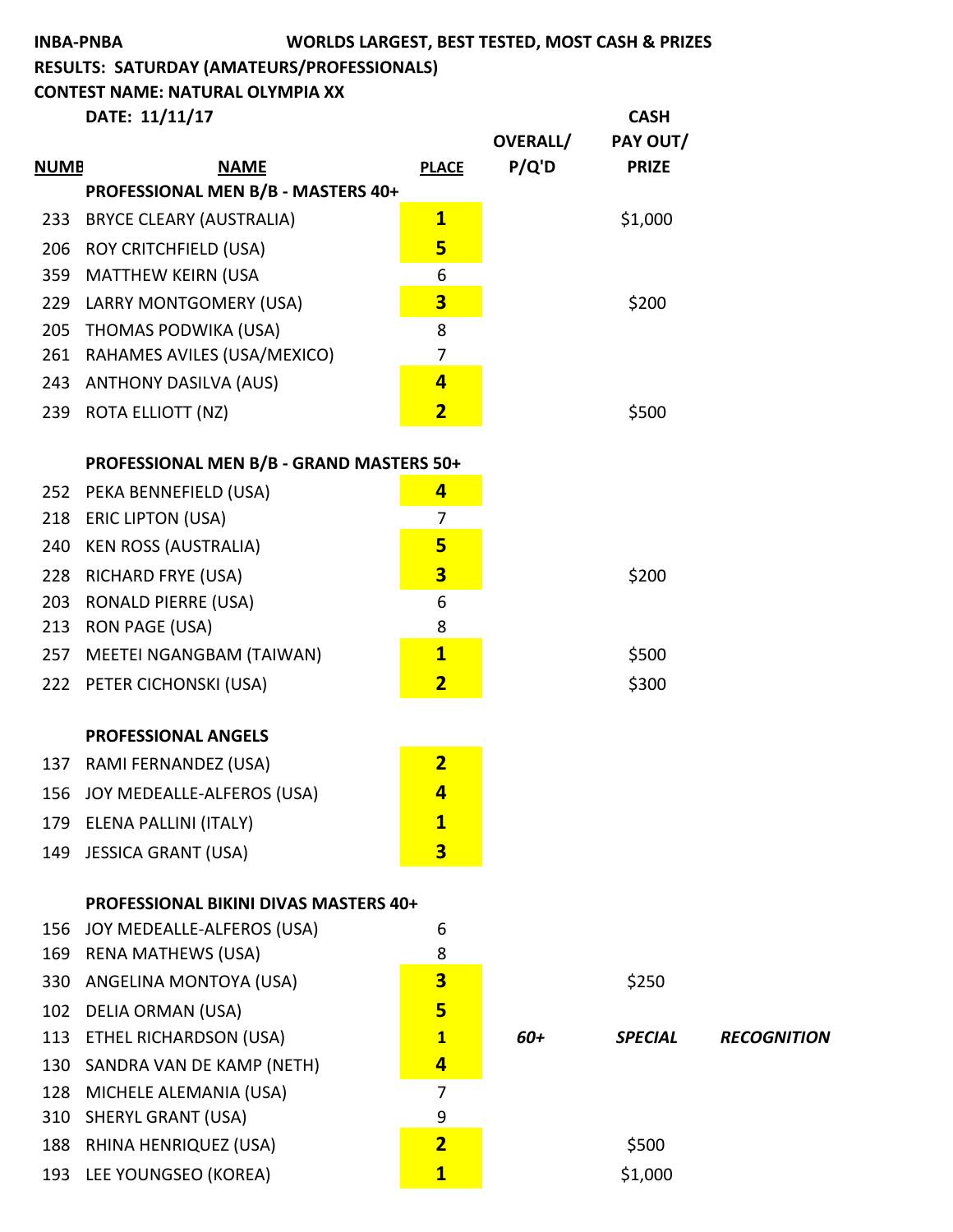| <b>WORLDS LARGEST, BEST TESTED, MOST CASH &amp; PRIZES</b><br><b>INBA-PNBA</b><br>RESULTS: SATURDAY (AMATEURS/PROFESSIONALS) |                                         |                         |                 |              |                   |
|------------------------------------------------------------------------------------------------------------------------------|-----------------------------------------|-------------------------|-----------------|--------------|-------------------|
|                                                                                                                              | <b>CONTEST NAME: NATURAL OLYMPIA XX</b> |                         |                 | <b>CASH</b>  |                   |
|                                                                                                                              | DATE: 11/11/17                          |                         | <b>OVERALL/</b> | PAY OUT/     |                   |
| <b>NUMB</b>                                                                                                                  | <b>NAME</b>                             | <b>PLACE</b>            | P/Q'D           | <b>PRIZE</b> |                   |
|                                                                                                                              |                                         |                         |                 |              |                   |
|                                                                                                                              |                                         |                         |                 |              |                   |
|                                                                                                                              | <b>PROFFESSIONAL BIKINI DIVAS OPEN</b>  |                         |                 |              |                   |
|                                                                                                                              | 152 TONI BRATAGER (USA)                 | 6                       |                 |              |                   |
| 137                                                                                                                          | RAMI FERNANDEZ (USA)                    | 9                       |                 |              |                   |
| 141                                                                                                                          | NICOLE HUBER (AUSTRALIA)                | 13                      |                 |              |                   |
| 165                                                                                                                          | <b>GIULIA MAGRIN (ITALY)</b>            | $\overline{2}$          |                 | \$1,000      |                   |
|                                                                                                                              | 101 STEPHANIE STOVEN (USA)              | 5                       |                 | \$200        |                   |
| 110                                                                                                                          | ANNAMARIE TABO (USA)                    | 10                      |                 |              |                   |
| 385                                                                                                                          | INA TODOROVA (CANADA)                   | $\overline{7}$          |                 |              |                   |
| 161                                                                                                                          | <b>AGNES COLE (USA)</b>                 | $\overline{\mathbf{3}}$ |                 | \$700        |                   |
| 138                                                                                                                          | <b>RACHEL MILLER (USA)</b>              | 11                      |                 |              |                   |
| 143                                                                                                                          | LINDSEY NUDERA (USA)                    | 12                      |                 |              |                   |
| 383                                                                                                                          | <b>JESSICA OSTROWSKY (USA)</b>          | $\overline{4}$          |                 | \$500        |                   |
|                                                                                                                              | 136 ANALISE WERNER (USA)                | 8                       |                 |              |                   |
| 104                                                                                                                          | NICOLE CASTIGLIONE (USA)                | $\mathbf{1}$            |                 | \$3,000      |                   |
| 149                                                                                                                          | <b>JESSICA GRANT (USA)</b>              | 14                      |                 |              |                   |
|                                                                                                                              |                                         |                         |                 |              |                   |
|                                                                                                                              |                                         |                         |                 |              |                   |
|                                                                                                                              | PROFESSIONAL MEN B/B - OPEN             |                         |                 |              |                   |
|                                                                                                                              | 224 OLADELE (DAILY) AKANO (CANADA)      | 6                       |                 |              |                   |
| 254                                                                                                                          | <b>FABIO BIANCHI (ITALY)</b>            | 7                       |                 |              |                   |
| 255                                                                                                                          | ALIVISE DAVANZO (ITALY)                 | 8                       |                 |              |                   |
| 235                                                                                                                          | <b>JUSTIN FIRGAIRA (AUSTRALIA)</b>      | $\overline{\mathbf{2}}$ |                 | \$1,000      |                   |
| 226                                                                                                                          | ALEXANDER KRUMP (AUSTRIA)               | 13                      |                 |              |                   |
| 380                                                                                                                          | <b>CHAD MARTIN (USA)</b>                | 11                      |                 |              |                   |
| 227                                                                                                                          | <b>BRIAN MC FARLANE (NZ)</b>            | $\overline{4}$          |                 | \$500        |                   |
| 210                                                                                                                          | <b>CHRISTOPHER MILLER (USA)</b>         | 14                      |                 |              |                   |
| 242                                                                                                                          | <b>DENNIS ONGWESO (USA)</b>             | 10                      |                 |              |                   |
| 334                                                                                                                          | <b>ROB TERRY (USA)</b>                  | $\mathbf{1}$            |                 | \$4,000      | **GIB CUSTOM HARL |
| 220                                                                                                                          | MICHAEL WADDINGTON(AUS)                 | $\overline{\mathbf{3}}$ |                 | \$700        |                   |
| 236                                                                                                                          | DAVID LARSON (USA)                      | 5                       |                 | \$200        |                   |
| 244                                                                                                                          | PAUL SPANJOL (AUSTRALIA)                | 9                       |                 |              |                   |
| 250                                                                                                                          | ANDREA PURZEL (AUSTRIA)                 | 12                      |                 |              |                   |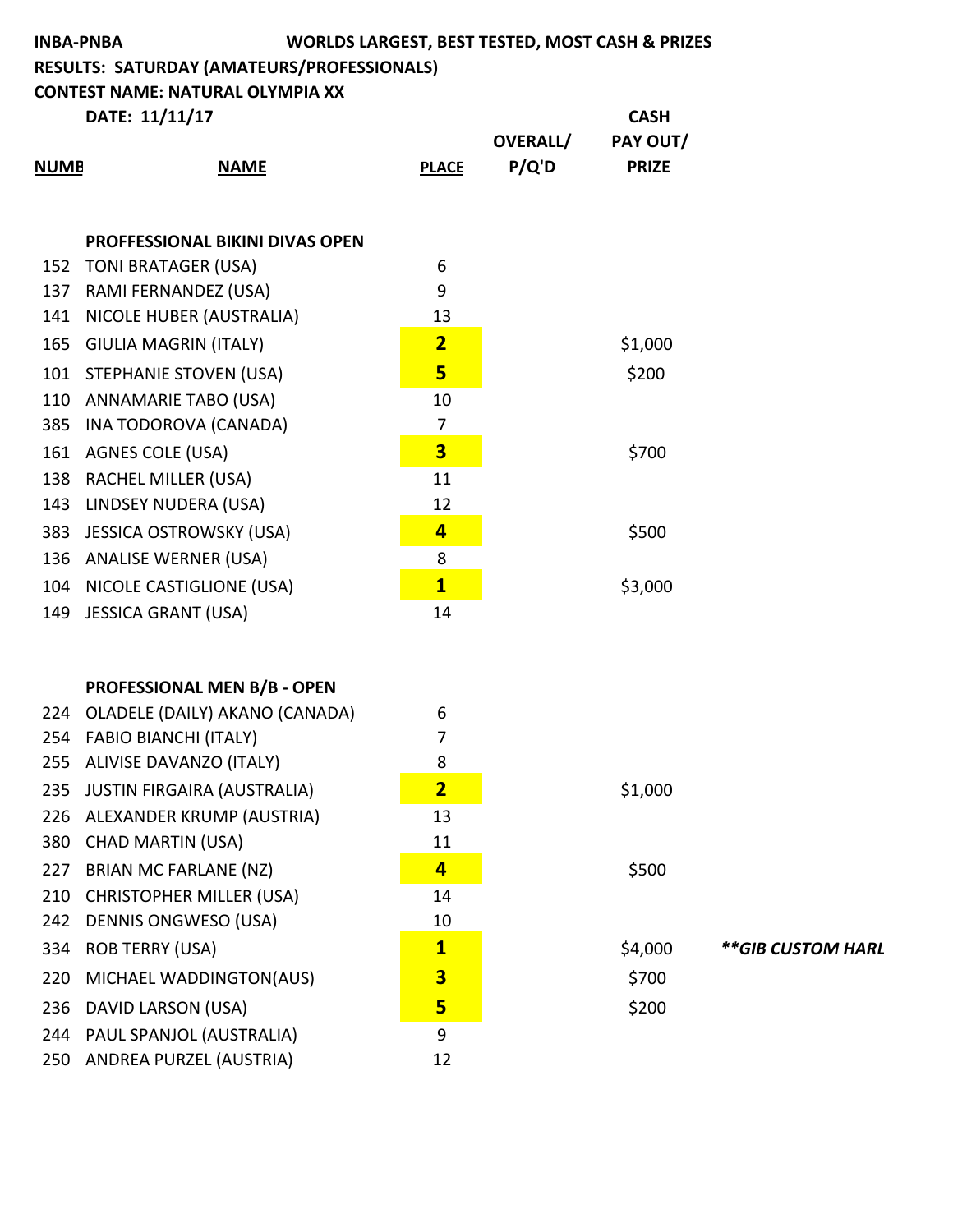# **INBA-PNBA WORLDS LARGEST, BEST TESTED, MOST CASH & PRIZES**

**RESULTS: SATURDAY (AMATEURS/PROFESSIONALS)**

**CONTEST NAME: NATURAL OLYMPIA XX** 

**DATE:** 11/11/17 **CASH** 

|             |                                   |                         | <b>OVERALL/</b> | PAY OUT/     |                          |
|-------------|-----------------------------------|-------------------------|-----------------|--------------|--------------------------|
| <b>NUMB</b> | <b>NAME</b>                       | <b>PLACE</b>            | P/Q'D           | <b>PRIZE</b> |                          |
|             | PROFFESSIONAL MEN'S PHYSIQUE OPEN |                         |                 |              |                          |
| 335         | <b>FLOSTON ARTHUR (USA)</b>       | $\overline{\mathbf{3}}$ |                 | \$700        |                          |
| 246         | <b>JOSHUA BARAJAS (USA)</b>       | 11                      |                 |              |                          |
| 253         | LUCA BROCCATELLI (ITALY)          | 9                       |                 |              |                          |
| 215         | TROY GRAHAM (USA)                 | 8                       |                 |              |                          |
| 234         | LAMARR JONES (USA)                | 14                      |                 |              |                          |
| 245         | DANKAT KESWET (USA)               | 7                       |                 |              |                          |
| 214         | <b>WILLIAM LONG (USA)</b>         | $\overline{\mathbf{1}}$ |                 | \$10,000     | <b>LARGEST CATEGORY!</b> |
| 216         | FREDY MEDINA (USA)                | 15                      |                 |              |                          |
| 207         | <b>JONATHAN TSUI (USA)</b>        | 5                       |                 | \$200        |                          |
| 251         | <b>JAMES WALKER (USA)</b>         | $\overline{\mathbf{4}}$ |                 | \$500        |                          |
| 201         | DANIEL ZIGLER (USA)               | $\overline{\mathbf{2}}$ |                 | \$1,000      |                          |
| 219         | <b>RASHAD BAILEY (USA)</b>        | 10                      |                 |              |                          |
| 249         | <b>JOSH SINCLAIR (AUSTRALIA)</b>  | 6                       |                 |              |                          |
| 262         | IRVING HERNANDEZ (USA/MEX)        | 16                      |                 |              |                          |
| 230         | PABLO PIERABUENA (AUS)            | 17                      |                 |              |                          |
| 223         | <b>ONDRES FIALA (CZECH)</b>       | 13                      |                 |              |                          |
| 363         | <b>HWAJUNG LEE (KOREA)</b>        | 12                      |                 |              |                          |

*ALL AMATEUR OVERALL WINNERS &* **PROFESSIONAL WINNERS were awarded with...** The olive wreath, also known as Kotinos which was the prize fo the winner at the ancient **Olympic Games.** It was a branch of the wild olive tree that grew at Olympia, the **birth place of the Olympic Games. IN ADDITION: PNBA FIRST PLACE WINNERS WERE AWARDED CHAMPAGNE, AND THE TOP THREE WINNERS WERE PLACED ON THE PODIUMS, AND THE WINNERS** *COUNTRY NATIONAL ANTHEM WAS PLAYED…*

*Congratulations to all of the Elite Natural Athletes that made it to the Natural Olympia Stage...*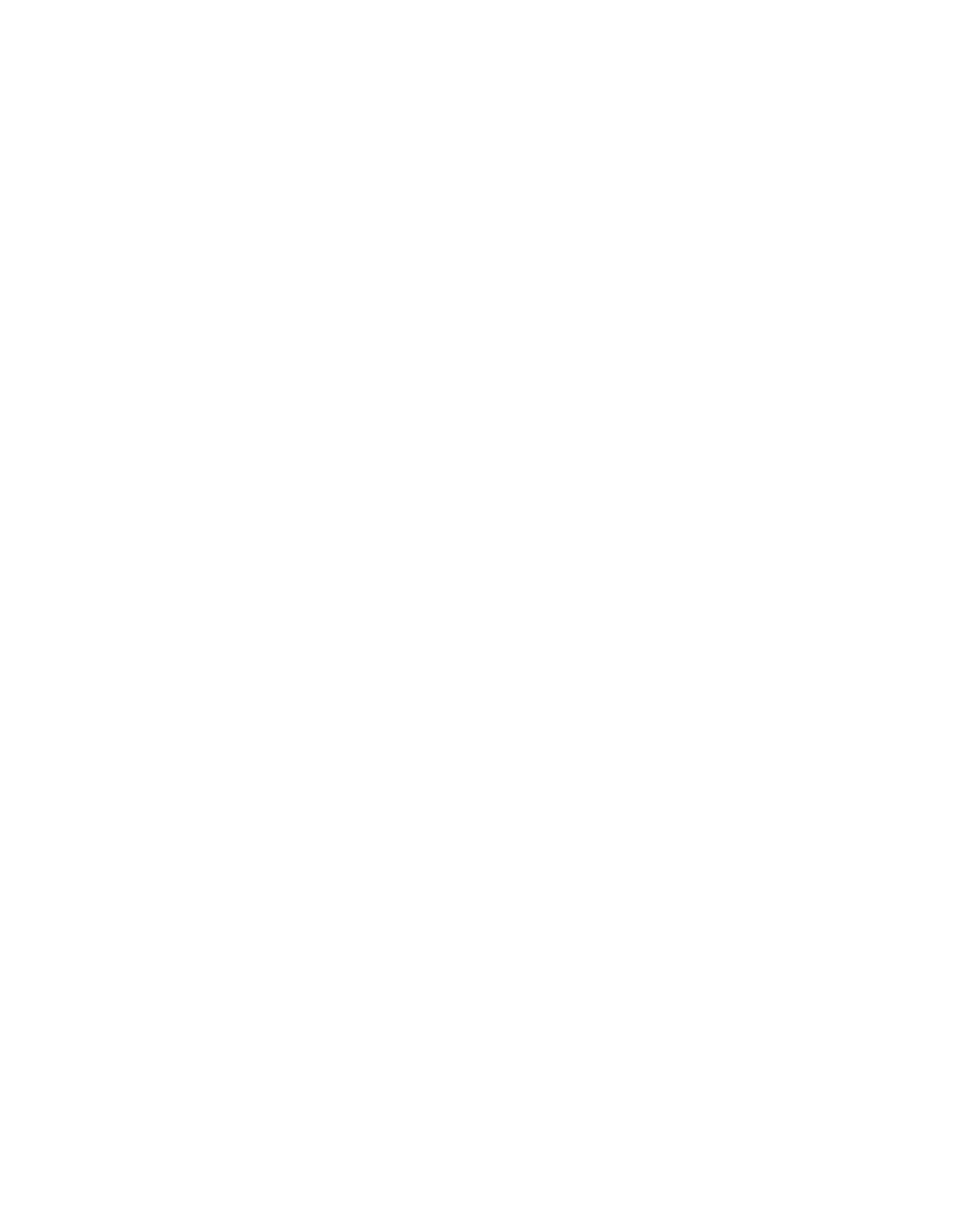*\*\*GIB CUSTOM HARLEY\*\*\**